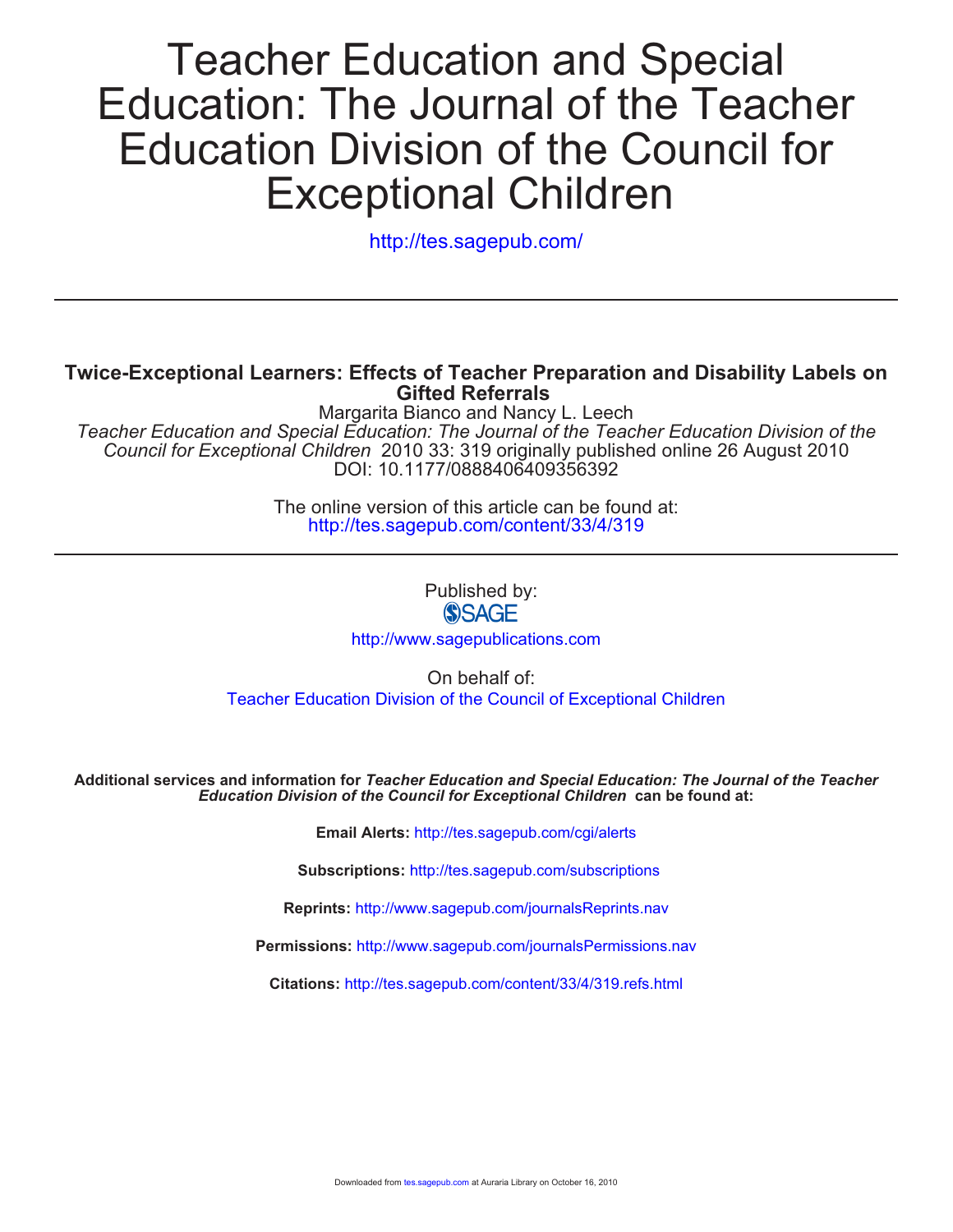## **Twice-Exceptional Learners: Effects of Teacher Preparation and Disability Labels on Gifted Referrals**

Teacher Education and Special Education 33(4) 319 –334 © 2010 Teacher Education Division of the Council for Exceptional Children Reprints and permission: sagepub.com/journalsPermissions.nav DOI: 10.1177/0888406409356392 http://tese.sagepub.com **SSAGE** 

## **Margarita Bianco<sup>1</sup> and Nancy L. Leech<sup>1</sup>**

#### **Abstract**

The goal of this mixed methods study was to explore differences among teachers ( $n = 52$  special education teachers, *n* = 195 general education teachers, and *n* = 30 gifted education teachers) on their perceptions of students with disabilities and their willingness to refer them to a gifted and talented program. In this follow-up to an earlier work, data reveal that teachers' decisions for referral are significantly influenced by their teaching credentials and by the presence or absence of a disability label. When compared to teachers of gifted students and general education teachers, special education teachers are least likely to refer students to a gifted program, with disabilities and without. Results further indicate that all teachers are much less willing to refer students with disability labels to gifted programs than identically described students with no disability labels.

#### **Keywords**

twice-exceptional, gifted, teacher perceptions, gifted referrals

The potential for giftedness exists in all segments of the population, including students with disabilities. For many reasons, students with disabilities—or twice-exceptional learners—remain underrepresented and underserved in gifted programs throughout the country (Davis & Rimm, 2004; L. J. Johnson, Karnes, & Carr, 1997). Given that one of the most common methods for screening students for gifted identification includes teachers' observations and nominations (Davis & Rimm, 2004; Hallahan, Kauffman, & Pullen, 2009), teachers' perceptions of students with disabilities and their knowledge of gifted characteristics become a critical component for initial identification of potential giftedness among twice-exceptional learners.

Twice-exceptional students have been described as students "with special intellectualprocessing problems [learning, communication, and/or behavioral disabilities] that nevertheless, maintain an extraordinary high general intellectual potential" (Gallagher, 1988, p. 110). In the absence of accurate prevalence data, the highest incidence of giftedness among students with disabilities is most likely among students with learning disabilities (LDs; Miller & Terry-Godt, 1996), given the increased attention in identifying characteristics of this subpopulation of twice-exceptional learners. For many gifted students with LDs and other twiceexceptional learners, the students' disabilities frequently mask their gifted abilities, thus causing both exceptionalities to appear less

<sup>1</sup>University of Colorado, Denver, Colorado, USA

**Corresponding Author:**

Margarita Bianco 1380 Lawrence Street, Campus Box 106, Denver, CO 80217 Margarita.Bianco@ucdenver.edu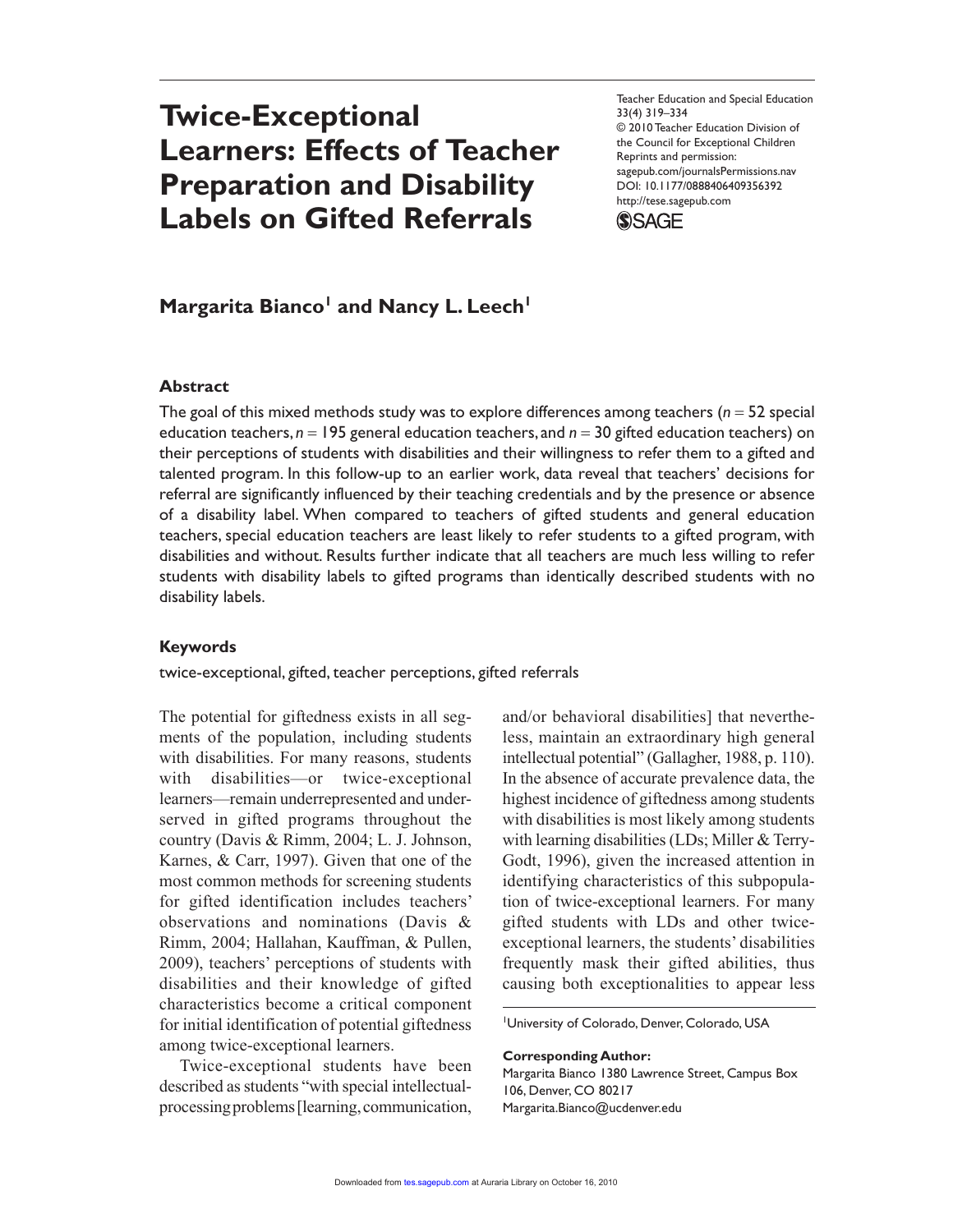extreme. The result is average or below-average performance on many standardized and informal measures of aptitude and achievement (Baum, 1990; Baum, Owen, & Dixon, 1991; Cline & Schwartz, 1999; Kalbfleisch & Iguchi, 2008), making identification of either exceptionality more challenging. Some have suggested that most gifted students with LDs are not identified for either their disabilities or their exceptional abilities until much later in life (Baum, 1990; Brody & Mills, 1997). Based on the results of Ferri, Gregg, and Heggoy's study (1997) examining the profiles of college students, this may be true. Ferri et al. found that gifted individuals with LDs "were less likely to be identified as having a learning disability in elementary school and more likely to be identified for the first time during their college careers than were college students demonstrating nongifted/LD profiles" (p. 557).

Although we have a growing body of research addressing gifted students with LDs (F. A. Karnes, Shaunessy, & Bisland, 2004; Reis & Colbert, 2004; Winebrenner, 2003), little research has focused on identifying the characteristics and needs of gifted students with emotional and behavioral disorders (EBDs; Morrison & Omdal, 2000; Reid & McGuire, 1995). Researchers have found that gifted students with EBDs are regularly overlooked for gifted services because their negative behaviors contradict commonly held perceptions of gifted students. Reid and McGuire (1995) reviewed research relating to factors identified by teachers as being critical for school success. Among these factors, compliant behaviors (e.g., observing classroom rules, demonstrating appropriate classroom behavior) are consistently rated higher and more valued by classroom teachers than are academic ability and performance on academic tasks. "Thus, one would logically infer that the critical success factors identified by teachers are likely representative of the skills teachers also view as important descriptors of the performance necessary for students to be nominated for gifted programs" (p. 3).

Among the many obstacles hindering the identification of twice-exceptional students

for gifted programs are teachers' stereotypic expectations of gifted learners and lowered expectations for students with disabilities (Cline & Hegeman, 2001; Minner, Prater, Bloodworth, & Walker, 1987). Other frequently cited obstacles include lack of teacher training in gifted education (Cline & Schwartz, 1999; Davis & Rimm, 2004; Starko, 2008) and the separation among the disciplines of exceptional student education, gifted education, and general education in teacher preparation programs (Yewchuck, 1986).

Teachers' stereotypic expectations work against the identification of twice-exceptional students in several ways. First, without minimal training in the nature and needs of gifted students, teachers tend to believe that gifted students are globally gifted; that is, they perform at high levels in all academic and social areas, test well, and need little support to succeed. According to researchers in the field of gifted education (Cline & Hegeman, 2001; Cline & Schwartz, 1999; Winner, 1996; Yewchuck, 1986), many of the misconceptions concerning the globally gifted student are rooted in the findings of the early Terman studies (1925). Terman's case studies and composite portraits of predominantly Caucasian gifted students from upper socioeconomic backgrounds led many to believe that "gifted children exceeded norms in all areas of development, were good looking and were motivated and mature" (Cline & Schwartz, 1999, p. 38). Although researchers have long since acknowledged that gifted students, with and without disabilities, can and do have uneven profiles and do not always excel in all areas, the globally gifted myth lingers and is prevalent in today's educational system (Little, 2001).

The effects of disability labels on teachers' perceptions of students have been extensively researched (Algozzine & Sutherland, 1977; Blatt, 1972; Dunn, 1968; Foster, Schmidt, & Sabatino, 1976; Foster & Ysseldyke, 1976; Rolison & Medway, 1985; Salvia, Clark, & Ysseldyke, 1973; Taylor, Smiley, & Ziegler, 1983). Researchers have identified that preservice and in-service teachers have lower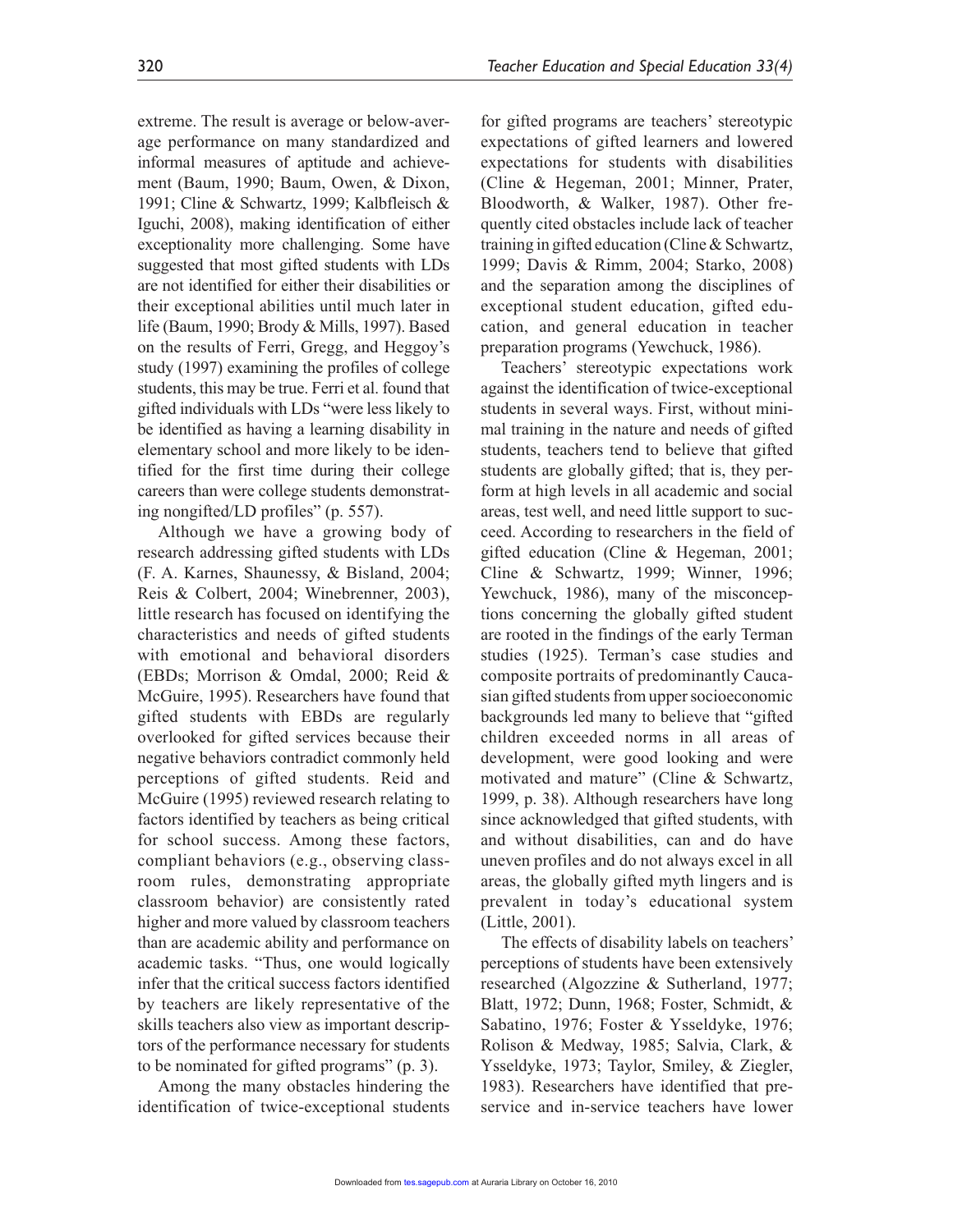Prater, 1984). Despite the fact that most gifted students spend all or most of their day in general education classrooms (Starko, 2008), teachers are not adequately prepared to identify and serve gifted students with or without disabilities (Croft, 2003; Starko, 2008). According to the 2006–2007 *State of the States in Gifted Education* report (National Association of Gifted Children, 2007), only four states (Kansas, Montana, Oregon, Virginia) require gifted and talented training as part of their initial teacher preparatory programs. Undergraduate education majors typically take one required special education course (e.g., Exceptional Learner) that may include discussion from one chapter devoted to the gifted learner (Clinkenbeard & Kolloff, 2001; Davison, 1996). As a result of little or no preparation, teachers do not feel sufficiently prepared to work with gifted students. According to the National Commission on Teaching and America's Future (1996), only 20% of all teachers feel very well prepared to meet the diverse needs of gifted students. Too few classroom teachers know how to recognize the characteristics of gifted learners (Croft, 2003); fewer still recognize the paradoxical nature of gifted students with disabilities (Bianco, 2005).

Similarly, special education teacher preparation provides little or no training in the characteristics or needs of gifted children. The focus in training and practice placed on detecting and remediating deficits may inhibit special educators from recognizing areas of noticeable strength (Miller & Terry-Godt, 1996) or knowing how to provide opportunities for students to demonstrate their gifts and talents. Although special education teachers may provide services for students with disabilities in any number of settings or through a variety of approaches, their role does not preclude noting and nurturing potential giftedness among the students whom they serve and making the appropriate referrals for evaluation and possible placement in gifted programs. The special education teacher's role becomes critical for gifted students with disabilities given that most twice-exceptional students are first identified and recognized for their disability, not their gifts and talents (Davis & Rimm, 2004).

In terms of the federal government, the education of gifted children is quite unlike the education of students with disabilities; that is, the federal government neither mandates services nor funds district-level gifted education programs. Although many states and local school districts recognize that gifted and talented students have special needs, state laws vary widely, resulting in great disparities among the types of services offered for gifted learners and among the teacher preparation requirements for those delivering the services. For teachers working in specialized programs for gifted and talented students, only 18 states require that they take graduate courses or have teaching certificates or endorsements in gifted education (see report of the National Association of Gifted Children, 2007). State requirements for certification in gifted/talented education range from 6 credit hours (Arizona and South Carolina) to 24 (Colorado). The emphasis in training and practice is placed on understanding the inherent and diverse academic, social, and emotional needs of gifted students; achieving expertise in types of high-level differentiation of content and instructional methods; and focusing instruction in areas of students' strengths (Croft, 2003). Teachers of gifted students typically have little or no training in the characteristics or needs of students with disabilities (L. J. Johnson et al., 1997; M. B. Karnes, 1979).

The initial screening and referral process for gifted students relies on teachers' observations and perceptions of students (Richert, 1997). Although teacher referral is widely used for initial identification of gifted students, it is one of the least reliable and least valid methods of identification (Davis & Rimm, 2004). Teachers typically nominate only those students who conform to their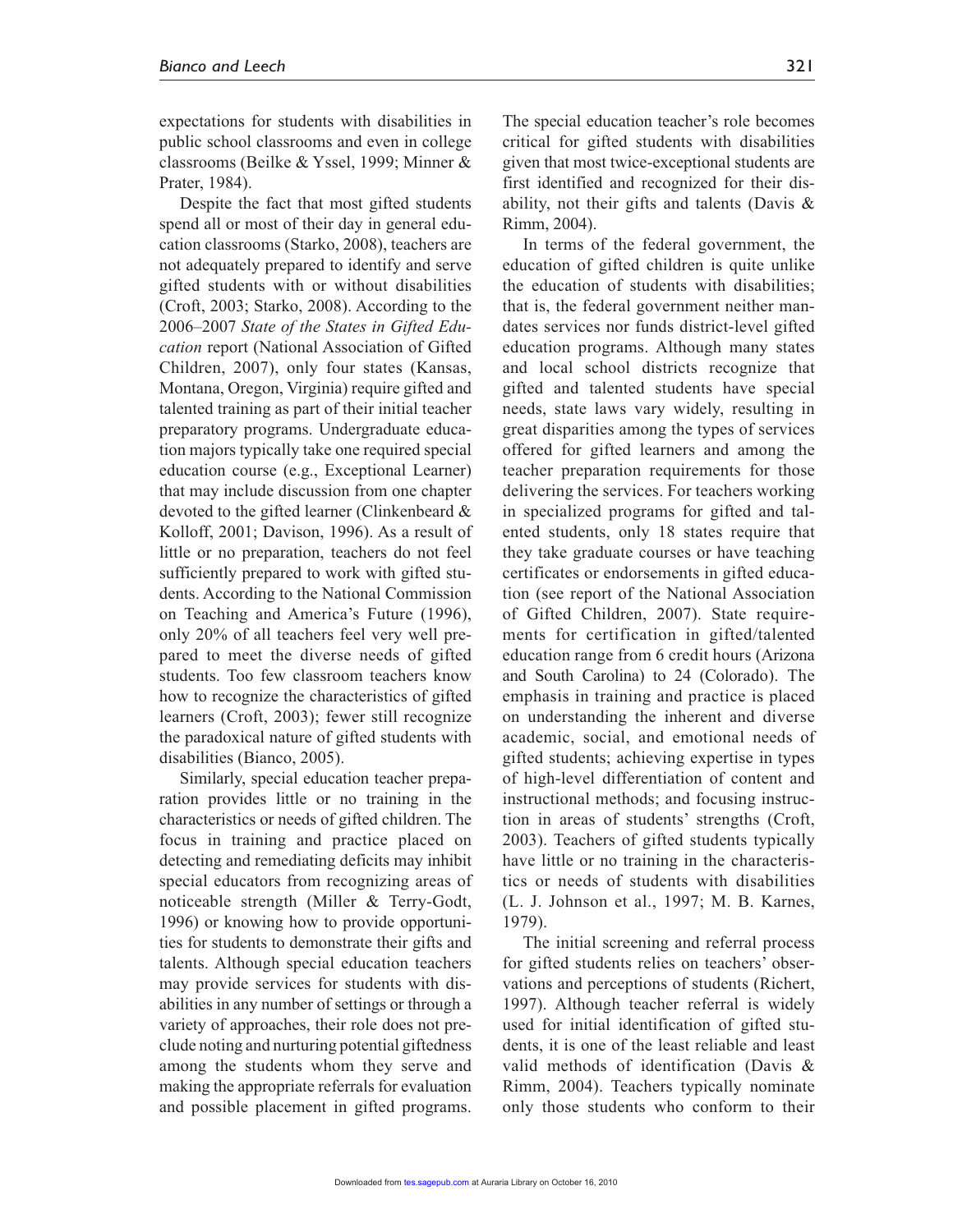expectations of what gifted students look like, how they perform on various measures of achievement, and how they behave in the classroom. This tendency apparently translates into teachers' referring high-achieving, well-behaved, Caucasian, English-speaking male students from upper-middle-class families (Davis & Rimm, 2004). Research suggests that without training, teachers are ineffective at accurately identifying gifted students in their classrooms (Gear, 1976, 1978) and that personal biases and stereotypic expectations affect whom they choose to refer for gifted services (Powell & Siegle, 2000; Siegle, 2001).

Little is known about the effects of disability labels on teachers' referrals to gifted programs and what differences may exist among the referrals of teachers with different training. More than a decade ago, Minner's research (1989, 1990; Minner et al., 1987) demonstrated that general education teachers and teachers of the gifted are negatively influenced by certain disability labels when making referral decisions for gifted programs. More recently, Bianco (2005) examined the effects of the disability labels (LDs and EBDs) on general and special education teachers' referrals to gifted programs and discovered that such labels do influence teachers' referral decisions. Moreover, general education teachers are more likely than their special education colleagues to refer students with disabilities for gifted services. Although we have limited evidence that disability labels influence general and special education teachers' referral decisions for gifted programs (Bianco, 2005; Minner, 1989, 1990; Minner et al., 1987), we do not know how teachers of the gifted compare to the other two teacher groups when considering twiceexceptional learners. Why teachers—general education teachers, special education teachers, and teachers of the gifted—refer students with disabilities for gifted programs or not remains unexplored. Given the underrepresentation of students with disabilities receiving gifted services and the important roles that teachers play in the referral process

for twice-exceptional students, these issues need further exploration.

This is a follow-up to earlier work (Bianco, 2005) that investigated general education and special education teachers. The present study adds to the former by adding teachers of the gifted. First, regarding the purpose of the current study, we wanted to examine the differences in referral recommendations among the three teacher groups (general education, special education, and teacher of the gifted). Second, we wanted to examine the influence that the disability labels *LD* and *EBD* have on public school teachers' referral recommendations for gifted programs. Last, we analyzed teachers' reasons for referral choices by teacher type. We investigated three questions: Do referral ratings for gifted programs differ among general education teachers, special education teachers, and teachers of the gifted? Do referral ratings for gifted programs differ among teachers who believe that the student has a LD, an EBD, or no exceptional condition? and Is there an interaction between labeled conditions and teacher certification type?

## **Method**

This mixed methods study employed a fully mixed concurrent equal-status design (Leech & Onwuegbuzie, 2009). This design involves mixing qualitative and quantitative approaches across more than one step of the research process. The qualitative and quantitative approaches were mixed at the stages of data collection, analysis, and interpretation.

## *Participants*

This study comprised 277 participants (52 special education teachers, 195 general education teachers, and 30 teachers of the gifted) who were teachers working in one south Florida school district. All were working at the elementary school level and had completed at least a bachelor's degree in education. Participant selection and group membership were determined on the basis of data obtained from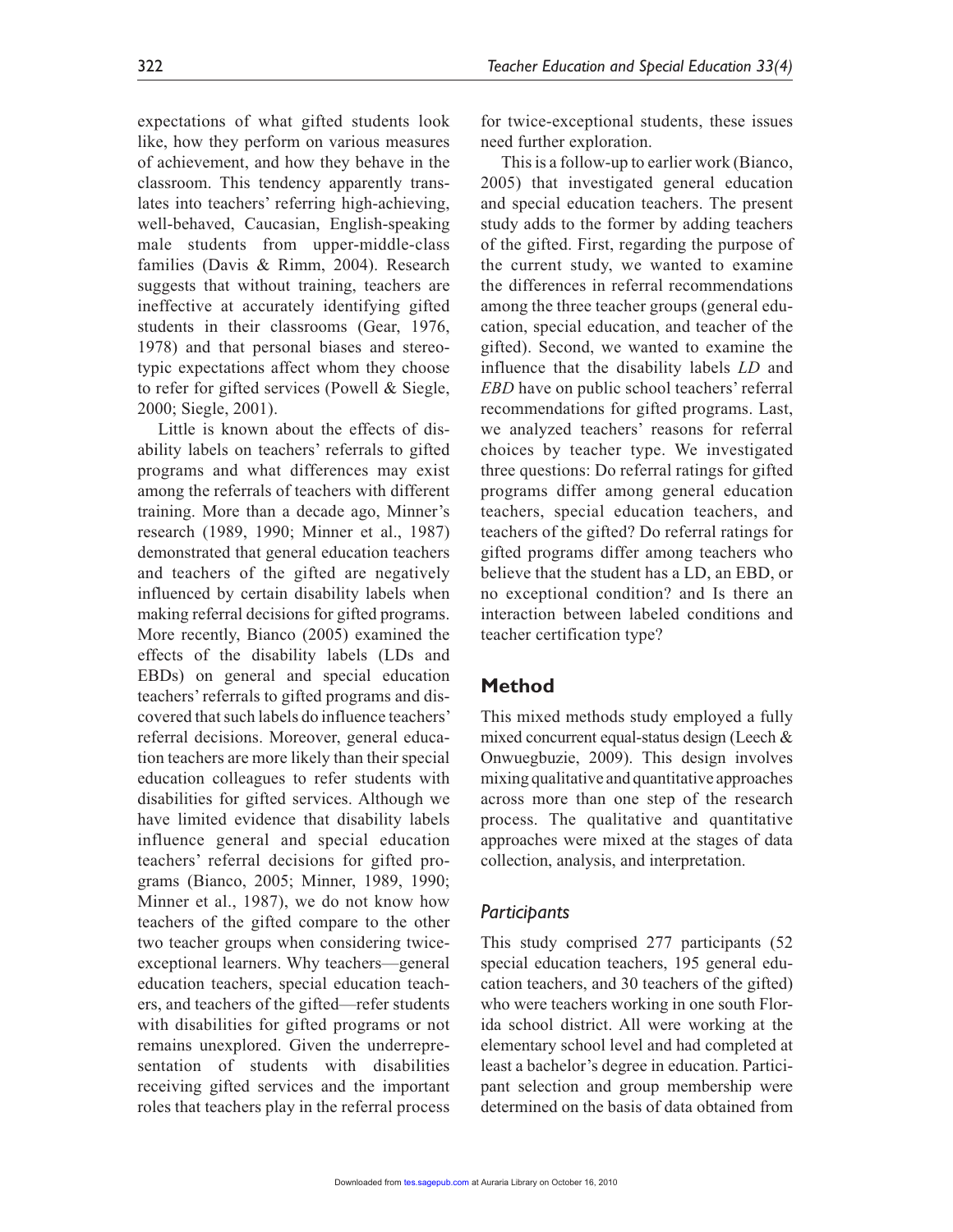a demographic data sheet. We controlled for teaching credentials and demographic composition with regard to socioeconomic status of the student population at assigned school sites. Participants meeting established criteria were selected for the study—namely, certification in general education; certification in special education with licensure in LDs, varying exceptionalities, or emotional handicaps; or a gifted education endorsement.

Socioeconomic status was determined per school by the percentage of the student population receiving free and reduced-price lunch. Because low socioeconomic status may be a confounding variable, this research included only teachers working at elementary schools that had 30% or less of the student population receiving free and reduced-price lunch. Although teachers at 41 elementary schools met specified criteria and were asked to participate in this study, participants were limited to teachers from 19 schools where school administrators granted permission to conduct research at their school site.<sup>1</sup>

*Special education teachers.* Fifty-two special education teachers participated in this study—all of whom were female. They had completed at least a bachelor's degree in education with certification credentials in one or more of the following areas: varying exceptionalities  $(n = 33)$ , LDs  $(n = 40)$ , and emotional handicaps  $(n = 5)$ . Most special education teachers had bachelor's degrees  $(n = 19)$  or master's degrees  $(n = 31)$ . Two special education teachers had specialist degrees, and no special education teacher had completed a doctorate.

Their mean age was between 40 and 50 years old, and they had an average of 10.67 years of teaching experience. Special education teachers holding dual certification in general education  $(n = 26)$  were included in the study.

*General education teachers.* In sum, 195 general education teachers participated in this study: 186 women and 9 men. These participants had completed at least a bachelor's degree in education with certification in elementary education: 100 had bachelor's degrees, 67 had master's degrees, 4 had specialist degrees, and 4 held doctoral degrees. Their mean age was between 40 and 50 years old, and they had an average of 11.42 years of teaching experience. General education teachers holding dual certification in any area of exceptional student education, including gifted education, were not included.

*Teachers of the gifted and talented.* The smallest group in this study included teachers with an endorsement in gifted education  $(n = 30)$ . All but one were women  $(n = 29)$ . These participants had completed at least a bachelor's degree in education with certification in elementary education and an added endorsement in gifted education (Florida Rule No. 6A-4.01791 requires teachers to complete 15 semester hours of specialized course work in gifted education<sup>2</sup> for an added endorsement). There was about an even distribution of gifted teachers with either bachelor's degrees  $(n = 13)$  or master's degrees  $(n = 17)$ . The mean age of teachers of the gifted was between 40 and 50 years old, with an average of 13.5 years of teaching experience.

## *Procedure*

Participants were randomly assigned to one of three treatment conditions: no exceptionality label, LD label, or EBD label. Table 1 illustrates the number of teachers and teacher types randomly assigned to each group. Each group was provided with a vignette describing a student with gifted characteristics. The vignette stem describing "A.K.," a gifted student, remained constant across all conditions (see Figure 1). Approximately one third of each group received (a) only the vignette stem (no label), (b) the vignette stem plus appended label identifying the student as having LD ("A.K., a fourth grade student with learning disabilities (LD), is currently attending your school"), or (c) the vignette stem plus appended label identifying the student as having EBD (i.e., "A.K., a fourth grade student with emotional and behavior disorders (EBD), is currently attending your school").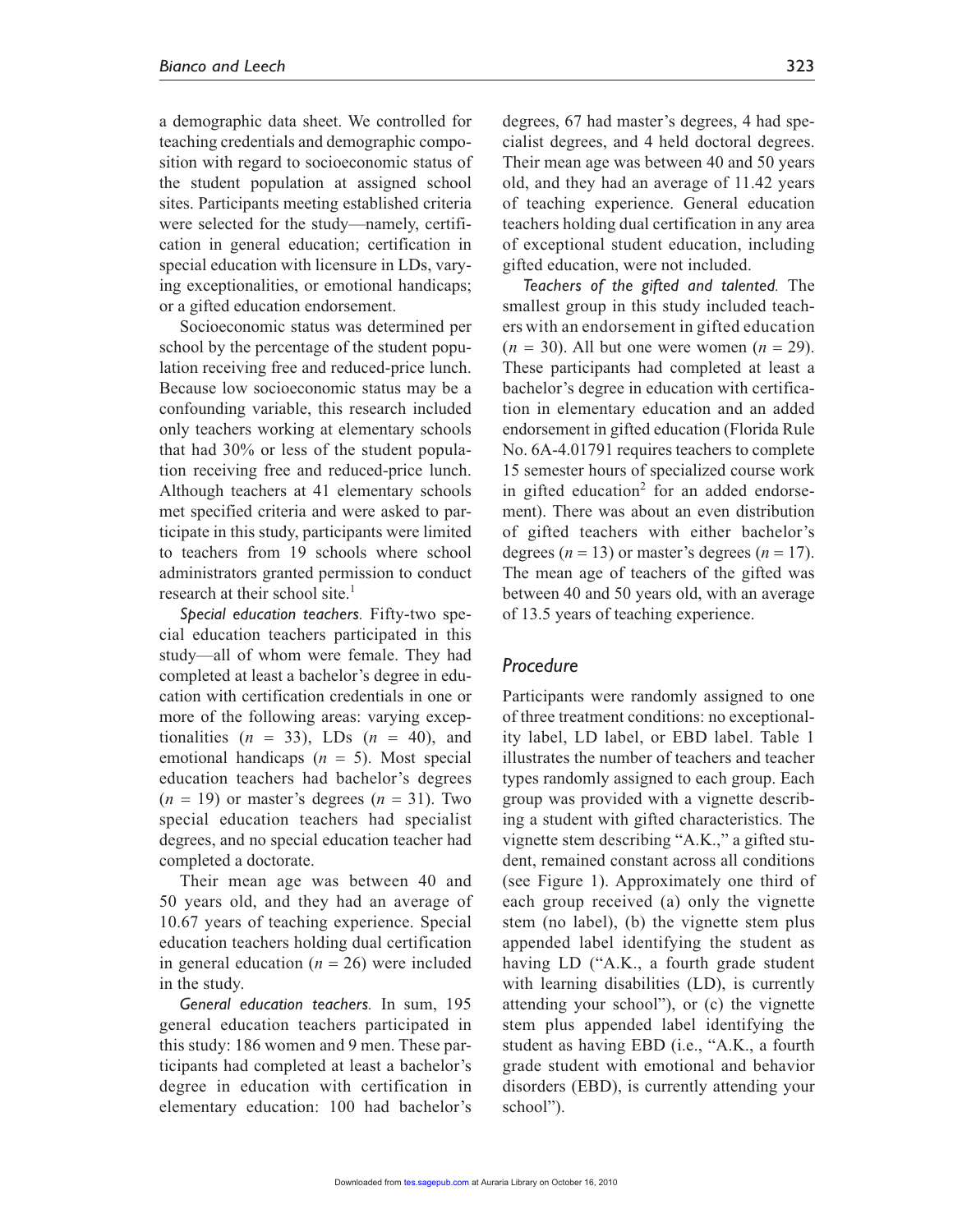|                                       | General education<br>teachers | Special education<br>teachers | <b>Teachers</b><br>of gifted<br>$n$ (%) |  |
|---------------------------------------|-------------------------------|-------------------------------|-----------------------------------------|--|
| Vignette Label                        | $n$ (%)                       | n(%)                          |                                         |  |
| Control (no label)                    | 58 (29)                       | 18(35)                        | 9(30)                                   |  |
| Learning disabilities                 | 77 (40)                       | 16(30)                        | 11(37)                                  |  |
| Emotional and behavioral<br>disorders | 60(31)                        | 18(35)                        | 10(33)                                  |  |
| Total                                 | 195 (100)                     | 52 (100)                      | 30(100)                                 |  |

#### **Table 1.** Types of Teacher by Vignette Label

#### Vignette Stem

A.K, a fourth grade student, is currently attending your school.

A.K. has been described as intense, inquisitive, energetic and imaginative. A.K. is committed to completing tasks that are self-selected and self-directed. This student is an independent learner often preferring unstructured, independent tasks to teacher directed or cooperative group activities. A.K. prefers finding solutions to problems independently and in sometimes unconventional ways.

 A.K. is extremely sensitive to criticism (self-imposed and by others). This student is very selfcritical and becomes easily frustrated and angry when mistakes are made or there is pressure for completing work within a deadline.

 This student has many interests, particularly around themes of investigating UFOs and life on other planets. Given the opportunity, A.K. could spend hours investigating this line of interest.

 Teachers have noted that A.K. dislikes and resists most routine practice tasks such as math drills, spelling tests, handwriting practices and any copy tasks.

 Overall, A.K.'s language arts scores reflect above grade level achievement in reading and writing. A.K.'s reading skills are well above grade level. This student enjoys reading most anything on topics of interest including science and science fiction but dislikes and resists suggestions to expand reading to other areas.

 While A.K. enjoys math and has a very good grasp of mathematical concepts, many careless computation errors are made especially when attempts are made at working too quickly. Recent scores on achievement tests reflect grade level achievement in mathematics, however classroom performance is lower than one would expect.

 Socially, A.K. has a few close friends and is generally accepted by peers. A.K.'s friends enjoy hearing about the most recent UFO findings and are intrigued by this child's vivid imagination. Problems surface when A.K. dominates activities or becomes argumentative and spirited when challenged by peers or adults. While this problem has surfaced in the classroom and on the playground, it is most frequently observed during competitive activities (e.g. spelling bees, sports). This can sometimes be a problem for A.K., friends and teachers.

**Figure 1.** Vignette stem used in the study—that is, no labels are attached to it

After reading the vignettes, participants completed a survey consisting of six questions on a 4-point Likert-type scale  $(1 = strongly$  *agree*,  $4 = strongly disagree$ ). One of the six questions addressed the teachers' willingness to refer A.K. for possible placement in gifted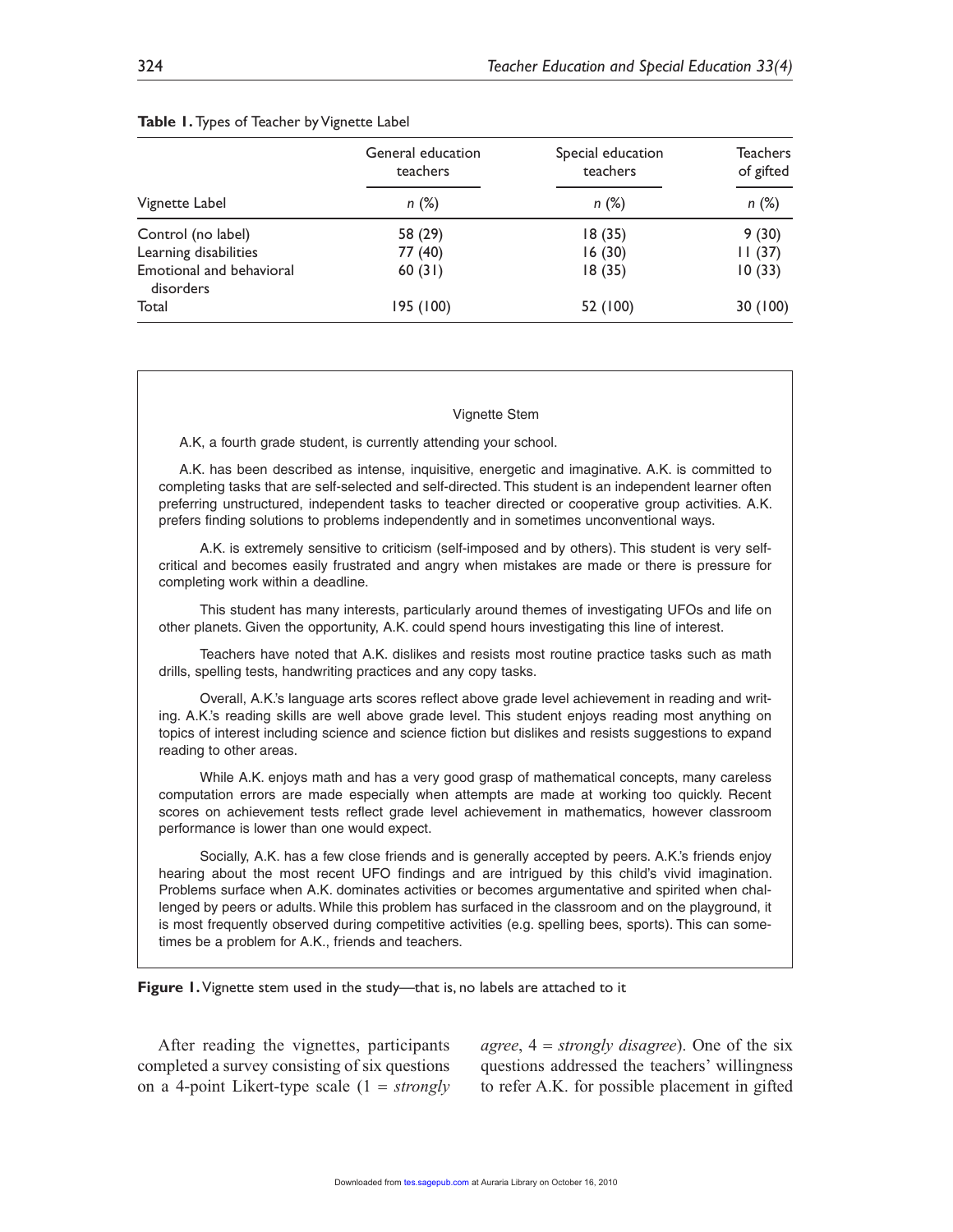programs: "I would recommend that this student be referred for placement in our school's gifted program." The remaining five questions served as distracters: "I would recommend that this student join one of the after-school science clubs." "I would recommend that this student participate in our school sports program." "I would recommend that this student participate in our math-tutoring program." "I would recommend that this student be referred for counseling services provided at our school or by an outside agency." "I would recommend that this student participate in social skills training."

Data were collected by one of two methods: One, surveys were distributed and collected by the researcher during faculty meetings; two, surveys were distributed to teachers by school secretaries or the school's exceptional student education specialist and collected by the researcher at a later date. For data collected by the researcher at school sites, teachers were asked to complete a survey addendum, which asked them to reflect on their response to the gifted referral question: "Briefly state why you strongly agreed, agreed, disagreed or strongly disagreed with the statement."

Participants were not provided with the definitions for the terms *gifted*, *LD*, or *EBD*; however the *Florida Statutes and State Board of Education Rules* (Florida Department of Education, 2001) indicated definitions for these categories when the data were collected.<sup>3</sup>

## *Vignette: Content Validity*

The vignette describing the hypothetical gifted student was developed on the basis of an extensive review of the literature and characteristics described in several gifted education textbooks (i.e., Colangelo & Davis, 2003; Coleman & Cross, 2001; Davis & Rimm, 2004). To ensure content validity, the researcher distributed the vignette to teachers certified in gifted education (i.e., experts) who were working in south Florida at a special school for gifted students. The experts read the vignette stem and responded to questions to determine if the characteristics describing resembled those displayed by gifted students whom they have observed. The participants unanimously agreed that the student's characteristics resembled those of a gifted student, and they made no suggestions to add or omit any characteristics.

## **Results**

## *Quantitative Data Analysis*

To answer the research questions, we analyzed mean scores from the survey instrument to determine statistical significance. A  $3 \times 3$ factorial analysis of variance was used to evaluate the main effects of labeled conditions (three levels), teacher certification type (three levels), and the interaction between labeled condition and teacher type. Given a significant main effect and/or significant interaction effect, we conducted a post hoc analysis (Tukey test) to determine which differences between group means were significant. Effect size was determined by eta squared (Cohen, 1988).

We investigated three questions: Do referral ratings for gifted programs differ among general education teachers, special education teachers, and teachers of the gifted? Do referral ratings for gifted programs differ among teachers who believe that the student has a LD, an EBD, or no exceptional condition? and Is there an interaction between labeled conditions and teacher certification type? To investigate whether there was a significant difference in agreement to refer the student to a gifted program by student label type (control, LD, EBD) and by teacher type (general education, special education, gifted), we conducted an analysis of variance. The assumptions of independent observations, homogeneity of variances, and normal distributions of the dependent variable for each group were checked and met.

As illustrated in Table 2, two significant main effects were found. For the first research question (do referral ratings for gifted programs differ among general education teachers, special education teachers, and teachers of the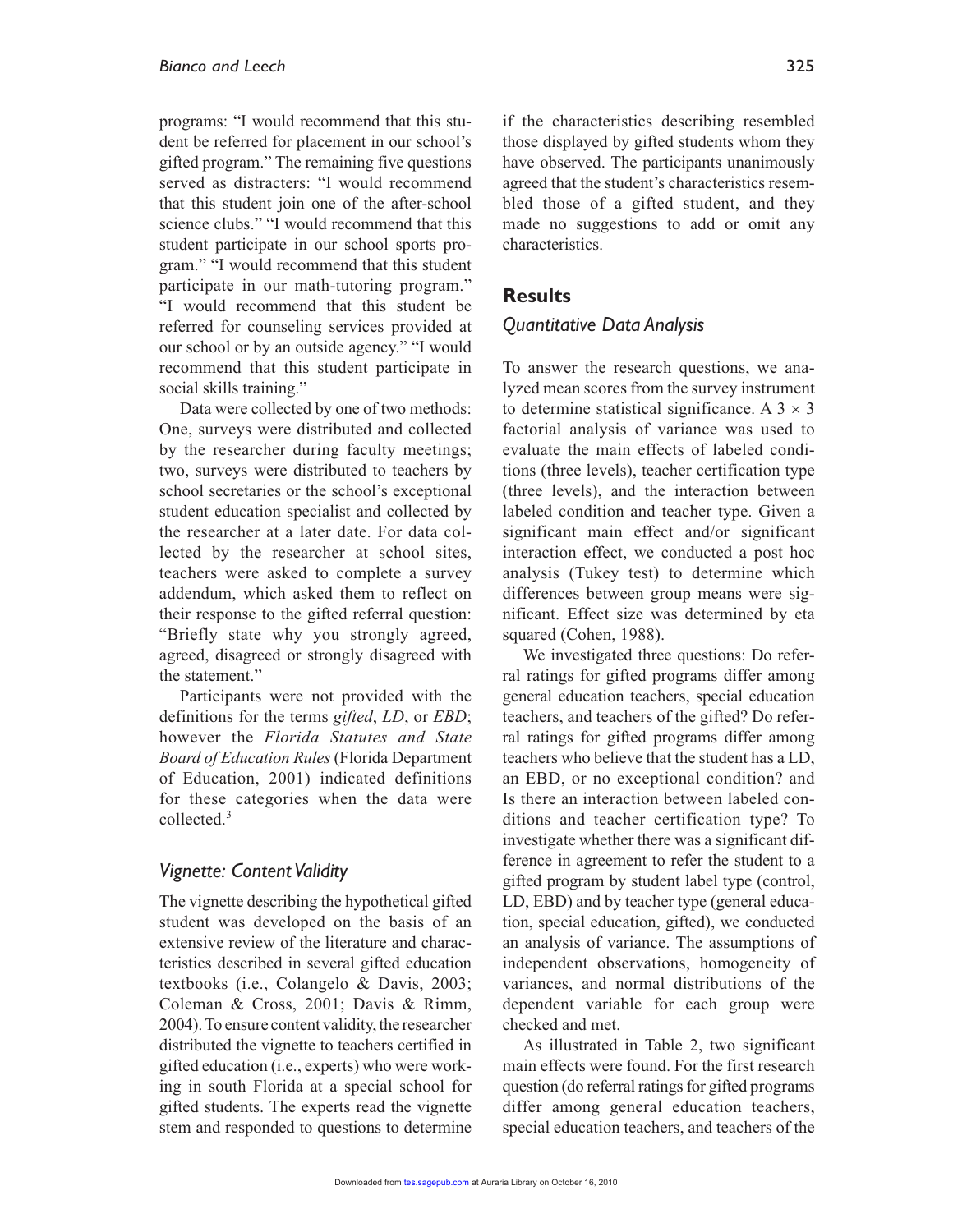| Variable<br>and source |                | MS   | F                         | $n^2$ |     |
|------------------------|----------------|------|---------------------------|-------|-----|
| Gifted referral        |                |      |                           |       |     |
| Label type             | $\mathbf{2}$   |      | $6.57$ $11.45^{\ast\ast}$ | .08   | .28 |
| Teacher type           | $\overline{2}$ | 4.86 | $8.48***$                 | .06   | .24 |
| Label $\times$ Teacher | 4              | 0.87 | 1.51                      | .02   | 4   |
| Type                   |                |      |                           |       |     |
| Frror                  | 768            | N 57 |                           |       |     |
|                        |                |      |                           |       |     |

**Table 2.** Two-Way Analysis of Variance for Gifted Referral as a Function of Teacher Type and Label

 $p^*$   $> 001$ .

gifted?), a significant main effect was revealed for teacher type,  $F(2, 268) = 8.48$ ,  $p < .001$ , partial  $\eta^2 = .06$ . Tukey post hoc analysis revealed that teachers of the gifted  $(M = 1.53)$ were more likely to refer students than were general education teachers  $(M = 1.98, p =$ .009) and special education teachers  $(M =$ 2.23,  $p = .001$ ). Closer examination of the mean scores by teacher type revealed that special education teachers were least likely to refer the hypothetical student for gifted services.

With regard to the second research question (do referral ratings for gifted programs differ among teachers who believe the student has a LD, an EBD, or no exceptional condition?), there was a significant main effect for label type,  $F(2, 268) = 11.45$ ,  $p < .001$ , partial  $\eta^2$  = .08. Table 3 shows the number of participants, the mean, and the standard deviation of gifted referral for each cell. Tukey post hoc analysis revealed that students labeled LD  $(M = 2.14, p < .001)$  and EBD  $(M = 2.14,$  $p < .001$ ) were less likely to be referred than the control group ( $M = 1.98$ ). Furthermore, the overall mean score for the nonlabel group was lower than that for the group identified as EBD or LD. In other words, teachers were more likely to strongly agree or agree to refer nonlabeled students for gifted programs than identically described students with either of the two exceptionality labels.

With regard to the third research question (is there an interaction between labeled conditions and teacher certification type?), there

was no significant interaction between the effects of teacher type and label type on gifted referral.

#### *Qualitative Analysis*

The qualitative portion of this study was designed to explore and understand the reasons why teachers with different preparation and credentials elected to refer the profiled students for gifted services or not. In sum, 159 teachers (57% of participants) were asked to complete an addendum to the survey, which asked them to reflect on their response to the gifted referral question: "Briefly state why you strongly agreed, agreed, disagreed, or strongly disagreed with the statement."

Data were analyzed using constant comparative analysis (Glaser & Strauss, 1967) and classical content analysis*.* Berelson (1952) defined the latter as "objective, systematic, and quantitative description of the manifest content of communication" (p. 489). Coding was done inductively. During the constant comparison open coding process, we broke down sentences into meaning units to which we attached labels. These meaning units resulted in the identification of the following codes: characteristics of the student, previous experience with similar students, student's need for challenge, advanced reading skills, science interests, the need for IQ data, the student's deficits, and a mismatch between the needs of the student and the program.

We assessed our interrater reliability with approximately 20% of the data. To do so, we first independently coded the data; then, we compared the codes, of which 98% were in agreement. To better understand the results from the analysis, we present the results from the classical content analysis by teacher type and label condition. Table 4 presents the overall results from the classical content analysis.

*General education teachers in the control condition (no disability label).* The majority (97%) of the general education teachers in the control condition strongly agreed or agreed that the student should be referred for gifted services.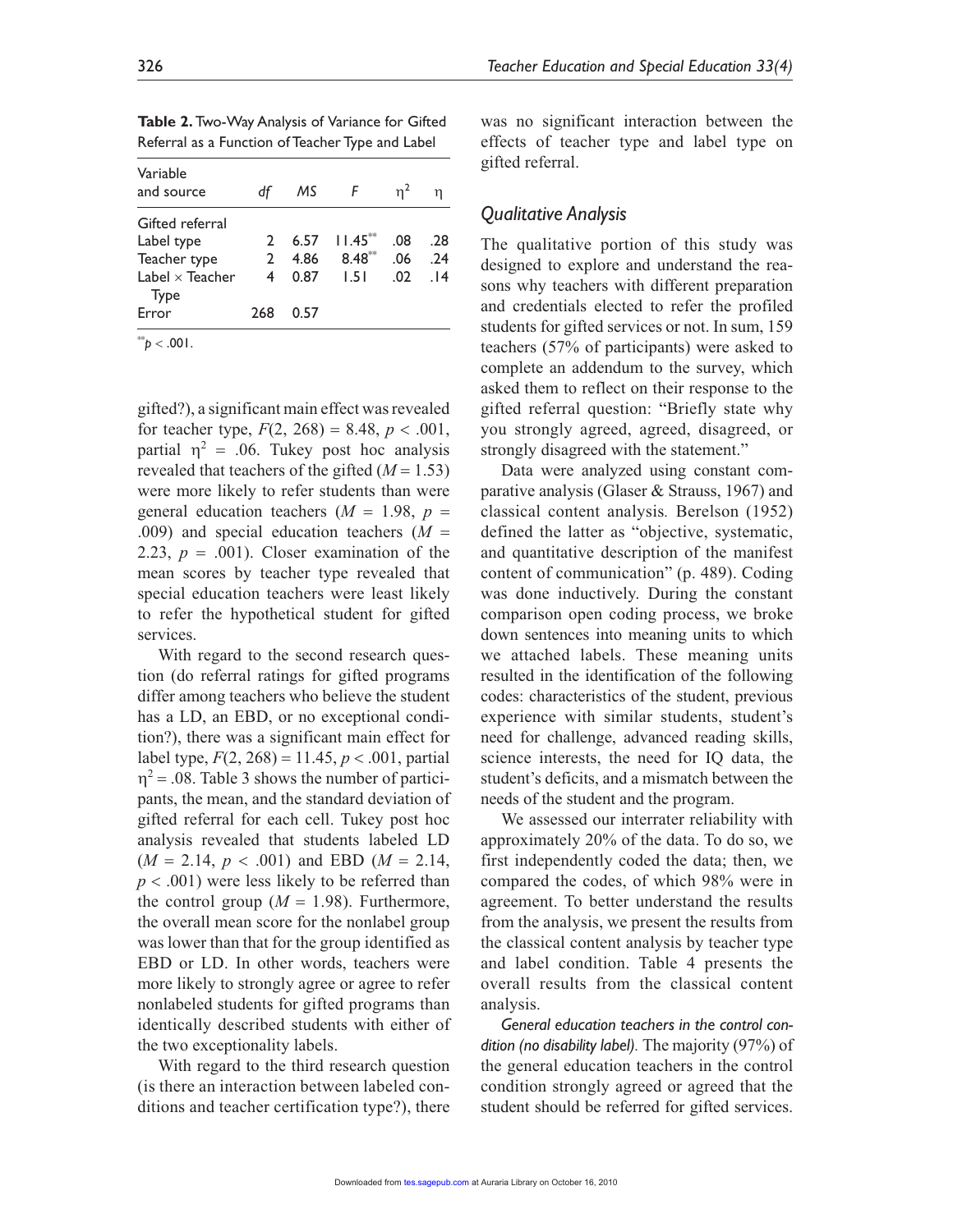| $\prime$ 1           |         |              |                          |          |              |                                       |          |              |              |              |              |
|----------------------|---------|--------------|--------------------------|----------|--------------|---------------------------------------|----------|--------------|--------------|--------------|--------------|
|                      | Control |              | Learning<br>disabilities |          |              | Emotional and<br>behavioral disorders |          |              | Total        |              |              |
| Label type           | n       | M            | SD                       | n        | M            | SD                                    | n        | M            | SD           | M            | SD           |
| General<br>education | 58      | 1.67         | 0.60                     | 77       | 2.18         | 0.87                                  | 60       | 2.03         | 0.76         | 1.98         | 0.79         |
| Special<br>education | 18      | 1.72         | 0.75                     | 16       | 2.44         | 0.81                                  | 18       | 2.56         | 0.78         | 2.23         | 0.85         |
| Gifted<br>Total      | 9<br>85 | 1.11<br>1.98 | 0.33<br>0.64             | Ш<br>104 | 1.45<br>2.14 | 0.69<br>0.88                          | 10<br>88 | 2.00<br>2.14 | 0.82<br>0.78 | 1.53<br>1.98 | 0.73<br>0.81 |

**Table 3.** Means, Standard Deviations, and Sample Sizes for Gifted Referral as a Function of Teacher Type and Label

**Table 4.** Classical Content Analysis Results by Teacher Type and Student Label

| Teacher<br>type   | Characteristics experience challenge reading Science | Previous |    | Needs Advanced |   | Need IQ<br>data | Deficit<br>mentioned Mismatch |  |
|-------------------|------------------------------------------------------|----------|----|----------------|---|-----------------|-------------------------------|--|
| General education |                                                      |          |    |                |   |                 |                               |  |
| Control           | 27                                                   |          | 15 |                |   |                 |                               |  |
| LD                | 17                                                   |          | 6  |                |   |                 |                               |  |
| EBD               | 22                                                   |          | 4  | 6              | 2 | 5               | $\overline{14}$               |  |
| Gifted            |                                                      |          |    |                |   |                 |                               |  |
| Control           |                                                      |          |    |                |   |                 |                               |  |
| LD                |                                                      |          |    |                |   |                 |                               |  |
| EBD               |                                                      |          |    | O              |   |                 |                               |  |
| Special education |                                                      |          |    |                |   |                 |                               |  |
| Control           |                                                      |          |    |                |   |                 |                               |  |
| LD                |                                                      |          |    |                |   |                 |                               |  |
| <b>EBD</b>        |                                                      |          |    |                |   |                 |                               |  |

Note:  $LD =$  learning disabilities;  $EBD =$  emotional and behavioral disorders.

Most comments referenced the student's gifted characteristics as the reason for referral: "He has gifted characteristics—is independent and unconventional thinker, spirited." Other frequent comments focused on advanced language arts and reading skills: "The key words for me were high reading skills, inquisitive, imaginative." Many comments also focused on the student's needing a more challenging learning environment: "I believe he or she is interested in more challenging concepts, they are frustrated when held down." There were no comments mentioning student's deficits or areas of weakness.

*General education teachers in LD condition.*  Fewer general education teachers in the LD condition (69%) strongly agreed or agreed that the student should be referred for gifted services. The most frequent reasons for referring the student focused on the student's gifted characteristics, followed by student's advanced reading and skills in language arts.

Nearly one third of the teachers in the LD group did not refer the student for gifted services. The most frequent reasons for nonreferral included the need for more testing information (including IQ data) and the student's deficits causing a mismatch for gifted services. Representative quotes included "I need more testing information—what is his IQ?" and "A child in his circumstances would function better in a structured environment so he could learn to comply with certain behaviors and educational requirements."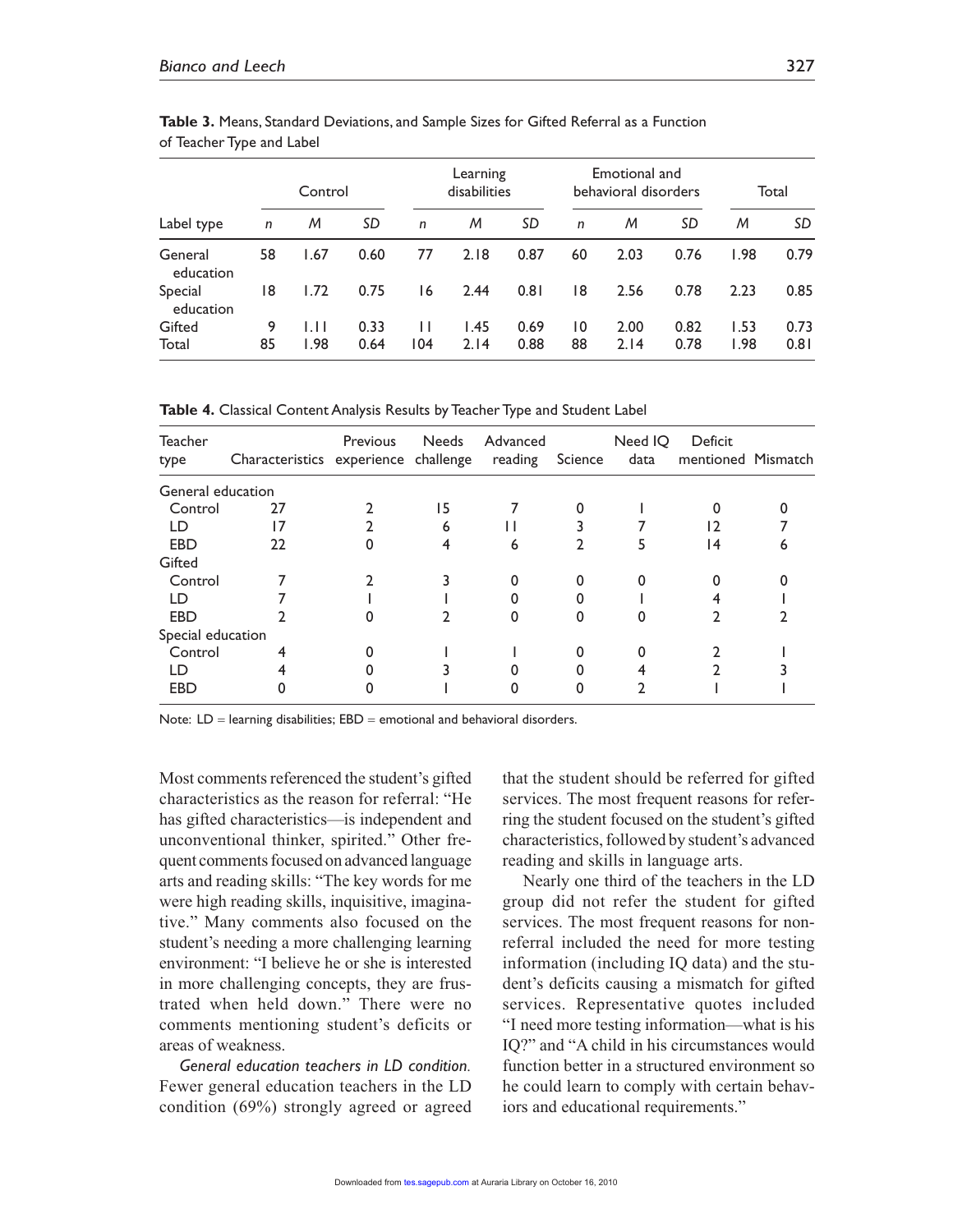*General education teachers in the EBD condition.* The majority of the general education teachers in the EBD condition (80%) strongly agreed or agreed that the student should be referred for gifted services. Most reasons for referring the student focused on gifted characteristics, the student's need for challenge, and advanced reading and language arts. Although these teachers agreed to refer this student for gifted services, their comments referenced the need for more testing data, the student's deficits, and a potential for mismatch for a gifted program: "Independent and self-motivated learner—difficulty fitting in with regular classroom—very self-critical- IQ would be a very important factor in the qualification process."

For general education teachers in the EBD group who did not agree to refer, their comments focused on the need for IQ data, the students' deficits, or a mismatch between student and gifted program. Representative quotes include "Need more testing" and "There is no severe behavior but problematic behavior. A gifted program would be premature and perhaps add a problem. I'd provide assistance and monitor—counseling for anger management would be appropriate. This student would not be a good fit for gifted program." No teachers in this group mentioned the student's strengths.

*Teachers of the gifted in control condition (no disability label).* All the teachers of the gifted in the control condition strongly agreed to refer student for gifted services. All comments focused on the student's gifted characteristics and need for challenge: "I teach gifted children—I felt like this scenario was pulled straight from my class. Many of the characteristics parallel the characteristics of gifted children." No comments referenced the student's deficits or the need for IQ data. Teachers of the gifted in the control group focused exclusively on the student's gifted characteristics and need for challenge when the *no disability* label was present.

*Teachers of gifted students in LD condition.*  Most teachers of the gifted in the LD condition (75%) strongly agreed or agreed with referral for gifted services. The most frequent reasons included the characteristics of gifted students as well as the student's need for more challenges: "I have been teaching gifted kids for 15 years. After the first paragraph, I knew it sounded like the majority of my students." For teachers of the gifted who did not refer (29%), reasons focused on student's deficits with mention of a mismatch and the need for IQ data.

*Teachers of the gifted in the EBD condition.*  Half the gifted teachers in the EBD group referred the student for gifted services. Of those, two teachers referenced the student's need for more challenge as a reason for referral, whereas one focused on describing the student's gifted characteristics.

The other half of the teachers did not refer the student for gifted services, because they believed that the student would not do well and would not fit in because of a mismatch*:*  "Many characteristics of the gifted program tend to be competitive. This student would not do well and would not fit."

*Special education teachers in the control condition (no disability label).* The majority of the special education teachers in the control condition (83%) agreed to refer the student for gifted services. Of the teachers who agreed to referral, most referenced the student's characteristics and the advanced reading and language arts skills as reasons for referral. Even when referring the student for the gifted program, many special education teachers focused on negative characteristics that they believed were indicators of giftedness. For example, one teacher stated, "Poor social skills, resistance to criticism, and perseverating on his interests are all indicators of him being gifted." One teacher in this group did not refer, citing preferred placement: "Prefer placement in the regular class. He could be a tutor for others."

*Special education teachers in the LD condition.*  More than half the special education teachers in LD condition (58%) agreed to refer the student for gifted services, citing the student's gifted characteristics and the need for challenge as reasons: "Agreed because of his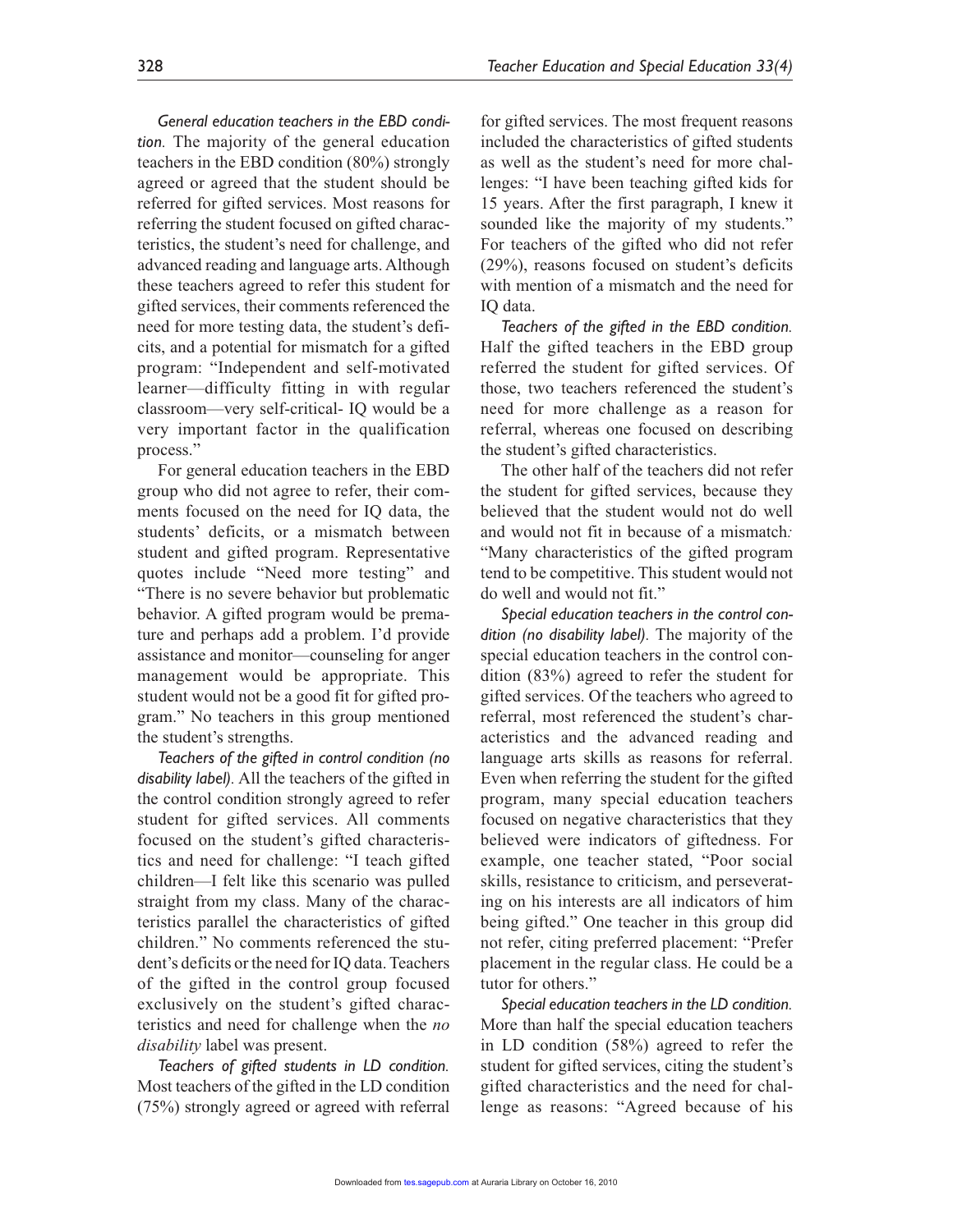academic level. He seems to need to be challenged and has different learning style." Of those special education teachers who did not refer the profiled student, most focused their comments on needing IQ data or perceiving a mismatch for the student. The student's deficits were also frequently mentioned as reasons. For special education teachers who did not refer, they made no comments discussing the student's strengths or need for challenge. One teacher stated, "There is nothing in this vignette that suggests this student has gifted IQ."

*Special education teachers in EBD condition.* Five special education teachers were in the EBD condition. Of those, two agreed to refer  $(40\%)$  whereas three did not  $(60\%)$ . Of those who did refer, one made no comment, and the other focused on the student's needing more challenge. For example, one teacher stated, "Student appears bored in class and might improve performance if challenged more." Of those special education teachers in the EBD group who did not refer, they focused their comments on the mismatch for gifted programs, the need for IQ data, and the student's deficits. For example, one special education teacher stated,

I disagreed because the vignette stated that he became easily frustrated when angry—when there is pressure for completing work within deadlines and gifted classrooms not only have a lot of cooperative learning—which he doesn't like—and the pressure of deadlines for him would not be good.

## **Discussion**

The findings of this study clearly indicate that referral recommendations for gifted services are influenced by teacher preparation. We observed significant differences among teacher groups: When compared to teachers of gifted students and general education teachers, special education teachers are least likely to refer students with and without disabilities to a gifted program. This is troubling when one considers that twice-exceptional students are frequently first identified for their disability (Davis & Rimm, 2004) and that many go unrecognized as being gifted. Special education teachers' preparation and practice has a principal focus on identifying and remediating deficit areas; the focus becomes remediation of basic skills (Baum, 1990; Baum, Cooper, & Neu, 2001; Coleman & Cross, 2001; Siegle, 2001) and implementation of curriculum accommodations (Conover, 2002; Ellis, 1997). Although attention to basic skills and provision of accommodations and modifications are important and necessary for students with disabilities, restricted focus in these areas inhibit students' opportunities to use and demonstrate higher order thinking skills. Ellis (1997) noted many of the practices commonly associated with curriculum accommodations for students with disabilities—for example, reducing curriculum content and providing content area classes where content is simplified—and warned that they water down not only the curriculum but also our expectations of students.

The qualitative analysis of special education teachers' comments revealed their focus on students' weaknesses across conditions even when referring the profiled student for gifted services. Furthermore, special education teachers frequently wanted IQ data to help them determine whether the student was indeed gifted. These findings are consistent with the literature on how teachers narrowly perceive giftedness.

Teachers of the gifted are significantly more likely to refer the profiled student for gifted services, with or without disabilities. Although this makes sense intuitively, what is it about their training that allows them to see beyond a student's disabilities and recognize his or her gifts and talents? In one of the few studies examining differences between teachers with and without graduate training in gifted education, Hansen and Feldhusen (1994) found that teachers with training and practice in gifted education are more likely to foster higher level thinking, place greater emphasis on creativity and thinking skills,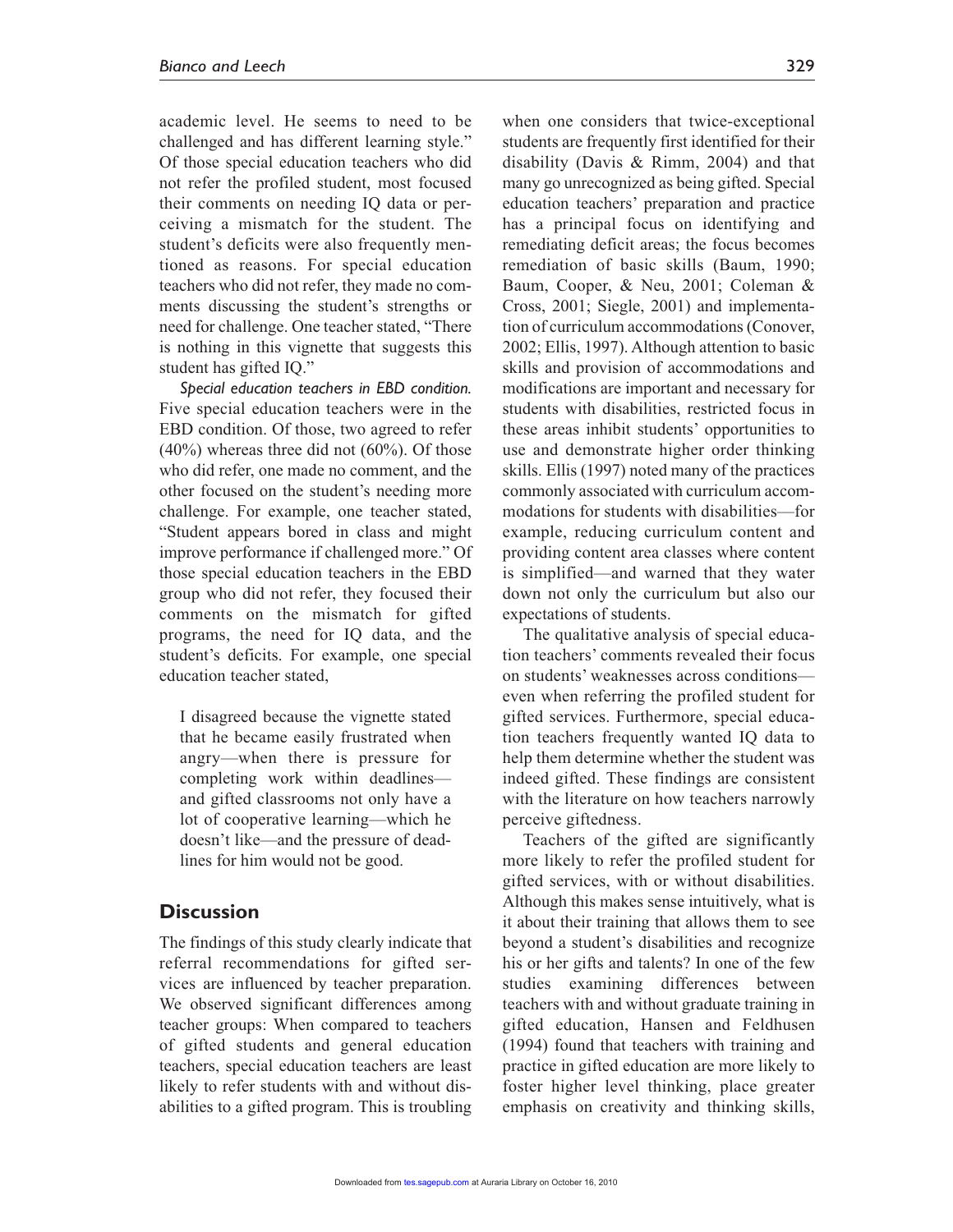engage in more student-directed learning, use a greater variety of instructional methods and materials, and be less focused on grades. Perhaps specialized training in these areas filters teachers' perceptions of their students so that they first see areas of strength and interest.

In the current study, teachers of the gifted frequently cited the profiled student's gifted characteristics and need for challenge as reasons to refer. These teachers were able to recognize gifted characteristics across all conditions and were much more focused on the student's strengths and interests. Furthermore, these teachers were less concerned about a lack of IQ data to identify gifted characteristics.

In general, teachers with training in gifted education who participated in this study focused on the student's gifted characteristics, strengths, and interests. They were also less concerned about having IQ data on which to base their decision. As a result, they were more likely to correctly identify and refer the profiled student for gifted services; however, as with their general education and special education colleagues, disability labels negatively influenced their decisions to refer the profiled student for gifted services.

All teacher groups were clearly influenced by the disability labels *LD* and *EBD* when making referral decisions for gifted programs. The differences in referral decisions occurred between label groups versus the control group. In other words, teachers were much less willing to refer a student with a disability label for gifted services than an identically described students with no disability label. These findings are consistent with previous research (Bianco, 2005; Minner, 1990; Minner et al., 1987) in which teachers were significantly influenced by particular disability labels and less likely to refer students with disabilities to gifted programs. Baldwin (1999) reminded us that for many teachers, the concept of a student's being gifted and having a disability seems contradictory. The belief that gifted students must have intelligence quotients higher than 130 and excel in all areas creates barriers for the identification of students who, despite demonstrating gifted abilities in some areas,

do not meet teachers' expectations and therefore go unrecognized and unidentified as gifted (Baldwin, 1999; Silverman, 2003; Swesson, 1994). Teachers' lowered expectation for students with disabilities apparently prohibits their referral to gifted programs (Swesson, 1994).

#### *Limitations*

Several limitations need to be taken into consideration when interpreting the results of this study. First, the sample of participants was not obtained in a random manner and was limited to teachers working in targeted schools (middle and high socioeconomic status) in one south Florida school district. Furthermore, although we asked 41 schools to participate in this study, the sample was limited to teachers working at the 19 schools where school administrators granted permission to conduct research at their school site. Another limitation relates to the vignettes used in this study. We asked teachers to make referral decisions under contrived conditions with limited information. The vignettes described a student with gifted characteristics. If additional information were provided to teachers, such as a more descriptive vignette that accurately portrayed the learning and behavior characteristics of a twiceexceptional student, perhaps this would have altered teachers' referral decisions. Finally, there may have been an interaction between type of teacher and label, but power was low for the interaction (.465); therefore, it might not have been detectable in this sample.

## *Implications for Practice*

These findings hold several important implications for teacher training at the college and university level, as well as the state and local district professional development level. Inadequate teacher training has frequently been cited as a reason for the underidentification of gifted students with disabilities (L. J. Johnson et al., 1997; Silverman, 2003) and other underrepresented groups.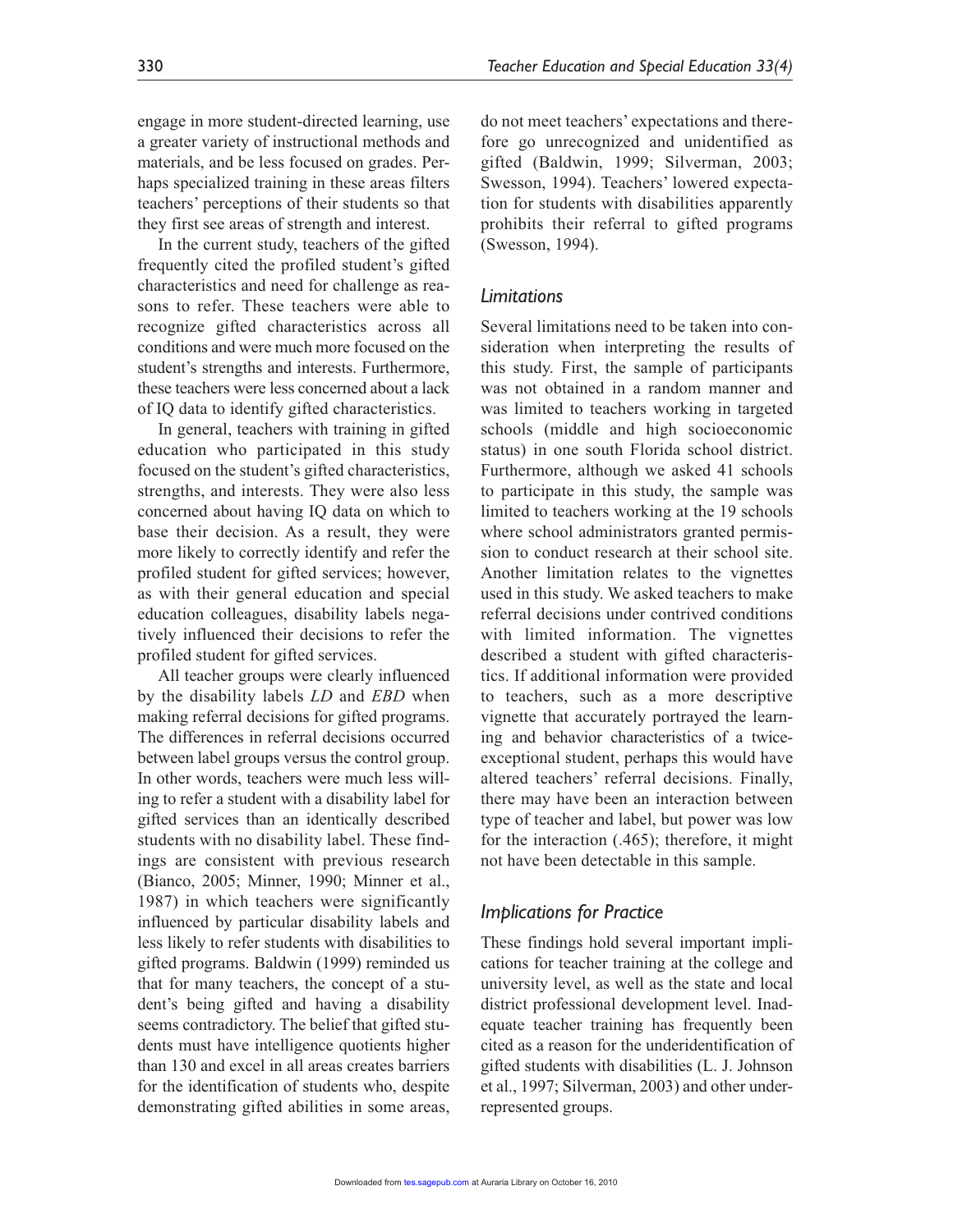Preservice teacher preparation does not adequately prepare teachers to identify or serve gifted students. Information concerning the unique needs of gifted learners should be part of every teacher's training. Specifically, general education and special education teachers may benefit from training that includes learning the characteristics and needs of gifted students, including an intentional focus on twice-exceptional learners and other underrepresented gifted populations (e.g., culturally and linguistically diverse students). If an additional course cannot be added to alreadycrowded requirements, then teacher educators in all disciplines (special education, general education, English as a second language, etc.) should consider infusing gifted education topics in their courses through readings, assignments, field experiences, and discussions. Clinkenbeard and Kolloff (2001) offered examples of how this can be accomplished. Additionally, the recently released *Using the National Gifted Education Standards for University Teacher Preparation Programs* (S. Johnson, VanTassel-Baska, & Robinson, 2008) is a comprehensive resource for teacher educators in all disciples to infuse these standards into existing course work and field experiences.

Teacher educators, state departments of education, and local school districts are encouraged to collaborate on creating professional development opportunities and practitioner-friendly resources focusing on twice-exceptional learners. Examples of such work include the teacher resource guides for twice-exceptional learners from the Colorado Department of Education (2007) and the Montgomery County Public Schools, Maryland (2004). Educational planning for twice-exceptional students requires teachers to consider the complexity of students' needs by attending to the range of abilities, interests, and learning challenges. Special education and general education teachers would benefit from professional development opportunities focusing on teaching methods commonly used by teachers of gifted students (e.g., interdisciplinary thematic instruction, the use of mentors, problem-based learning, authentic assessments, strength-based accommodations). Bianco, Carothers, and Smiley (2009) illustrated how strength-based planning can be accomplished for gifted students with disabilities. Such materials and training can help teachers understand the paradoxical nature of twice-exceptional learners. Ideally, this type of training will result in increased identification of gifted students with disabilities and greater opportunities for twiceexceptional learners to participate in advanced studies or gifted programs.

Course work and/or in-service training could help teachers understand a multidimensional view of giftedness and increase awareness and identification of underidentified gifted students, including twice-exceptional learners. Teachers need to be aware of the limiting effect that their personal biases and stereotypes have on their students, particularly when these biases may prohibit some students from the benefits of additional services. Based on the results from this study, this awareness seems particularly suited for special education teachers.

#### **Declaration of Conflicting Interests**

The authors declared no potential conflicts of interests with respect to the authorship and/or publication of this article.

#### **Funding**

The authors received no financial support for the research and/or authorship of this article.

#### **Notes**

- 1. Data were collected during a time of political unrest in the United States. As a result, many school administrators did not want outside personnel in the schools, which limited the number of schools that allowed us to collect data.
- 2. Specifically, (a) nature and needs of gifted students, (b) curriculum and instructional, (c) guidance and counseling of gifted students, (d) educating special populations of gifted students, and (e) theory and development of creativity.
- 3. The *Florida Statutes and State Board of Education Rules* definitions (Florida Department of Education, 2001) for these categories when the data were collected included the following: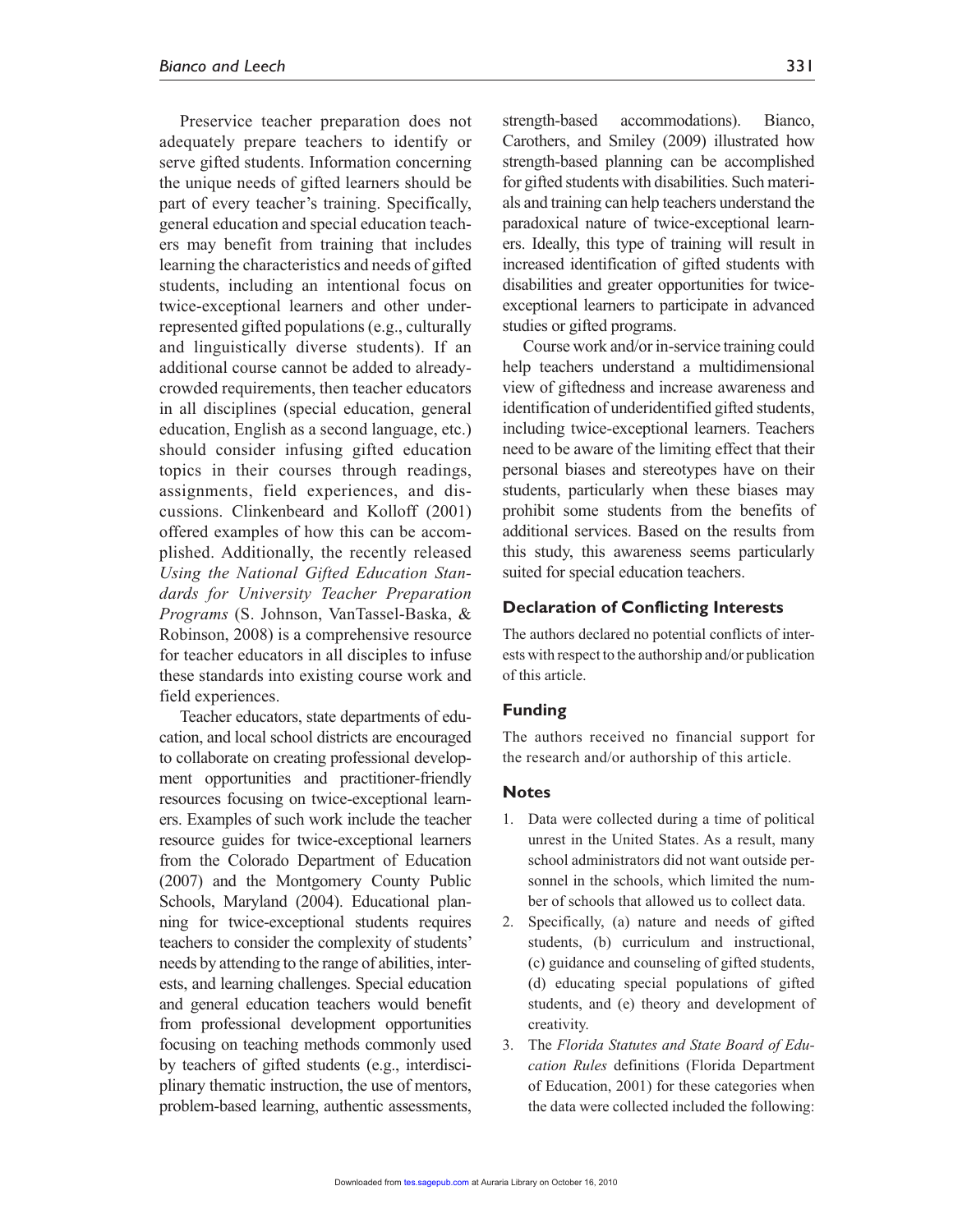Gifted (6A-6.03019): One who has superior intellectual development and is capable of high performance.

Learning disabilities (6A-6.03018): Specific learning disabilities refers to a heterogeneous group of psychological processing disorders manifested by significant difficulties in the acquisition and use of language, reading, writing, or mathematics. These disorders are intrinsic to the individual and may occur across the life span. Although specific learning disabilities may occur concomitantly with other handicapping conditions or with extrinsic influences, the disabilities are not primarily the result of those conditions or influences.

Emotional handicap (6A-6.03016): An emotional handicap is defined as a condition resulting in persistent and consistent maladaptive behavior, which exists to a marked degree, which interferes with the student's learning process, and which may include but is not limited to any of the following characteristics:

- 1. An inability to achieve adequate academic progress which cannot be explained by intellectual, sensory, or health factors;
- 2. An inability to build or maintain satisfactory interpersonal relationships with peers and teachers;
- 3. Inappropriate types of behaviors or feelings under normal circumstances;
- 4. A general pervasive mood of unhappiness or depression; or a tendency to develop physical symptoms or fears associated with personal or school problems.

#### **References**

- Algozzine, B., & Sutherland, J. (1977). The "learning disabilities" label: An experimental analysis*. Contemporary Educational Psychology, 2,* 292-297.
- Baldwin, A. Y. (1999). Learning disability: The mysterious mask—The USA perspective. In A. Y. Baldwin & W. Vialle (Eds.), *The many faces of giftedness* (pp. 103-134). Belmont, CA: Wadsworth.
- Baum, S. (1990). *Gifted but learning disabled: A puzzling paradox.* Retrieved from http://www .ericdigests.org/1994/paradox.htm
- Baum, S., Cooper, C. R., & Neu, T. (2001). Dual differentiation: An approach for meeting the curricular needs of gifted students with learning disabilities. *Psychology in the Schools, 38*(5), 477-490.
- Baum, S. M., Owen, S. V., & Dixon, J. (1991). *To be gifted and learning disabled*. Mansfield Center, CT: Creative Learning Press.
- Beilke, J. R., & Yssel, N. (1999). The chilly climate for students with disabilities in higher education. *College Student Journal, 33*(3), 364-71.
- Berelson, B. (1952). *Content analysis in communicative research*. New York, NY: Free Press.
- Bianco, M. (2005). The effects of disability labels on special education and general education teachers' referrals for gifted programs. *Learning Disability Quarterly, 28*(4), 285-293.
- Bianco, M., Carothers, D., & Smiley, L. R. (2009). Gifted students with Asperger syndrome: Strategies for strength-based programming. *Intervention in School and Clinic, 44*(4), 206-215.
- Blatt, B. (1972). Public policy and the education of children with special needs. *Exceptional Children, 38*(7), 537-545.
- Brody, L. E., & Mills, D. J. (1997). Gifted children with learning disabilities: A review of the issues*. Journal of Learning Disabilities, 30*(3), 282-286.
- Cline, S., & Hegeman, K. (2001). Gifted children with disabilities*. Gifted Child Today, 24*(3), 16-24.
- Cline, S., & Schwartz, D. (1999). *Diverse populations of gifted children*. Upper Saddle River, NJ: Prentice Hall.
- Clinkenbeard, P. R., & Kolloff, P. B. (2001). Ten suggestions for including gifted education in preservice teacher education. *The Teacher Educator, 36*(3), 214-218.
- Cohen, J. (1988). *Statistical power analysis for the behavioral sciences* (2nd ed.)*.* Hillsdale, NJ: Erlbaum.
- Colangelo, N., & Davis, G. A. (2003). *Handbook of gifted education.* Boston, MA: Pearson Education
- Coleman, L. J., & Cross, T. L. (2001). *Being gifted in school.* Waco, TX: Prufrock Press.
- Colorado Department of Education. (2007). *Twice exceptional students gifted students with disabilities: An introductory resource book*. Denver, CO: Author.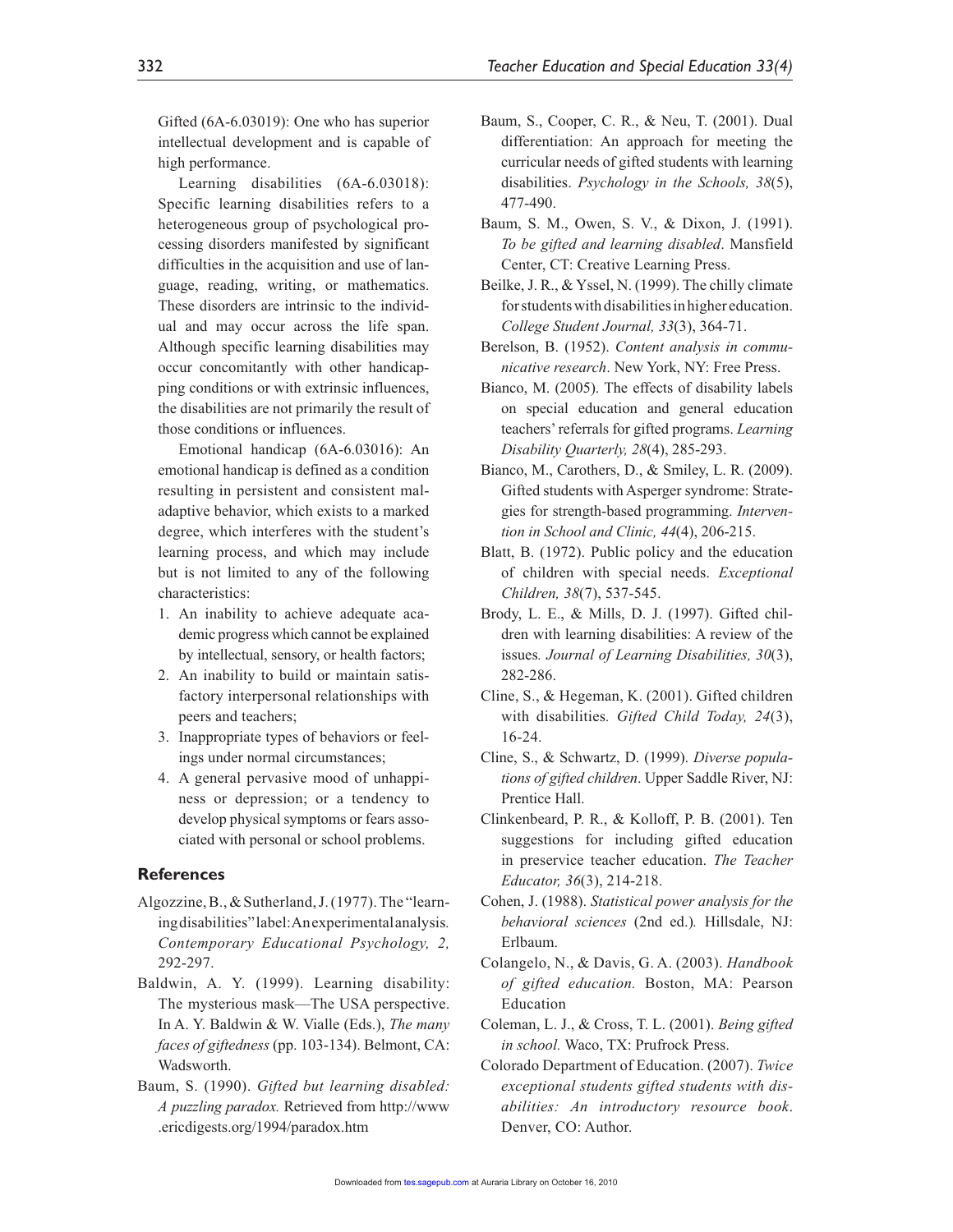- Conover, L. A. (2002). Encouraging preservice recognition of G/LD students. *Academic Exchange Quarterly*, *6*(2), 79-84.
- Croft, L. (2003). Teachers of the gifted: Gifted teachers. In N. Colangelo & G. A. Davis (Eds.), *Handbook of gifted education* (3rd ed., pp. 558-571). Boston, MA: Pearson Education.
- Davis, G. A., & Rimm, S. B. (2004). *Education of the gifted and talented* (5th ed.). Needham Heights, MA: Allyn & Bacon.
- Davison, J. (1996). Meeting state mandates for gifted and talented: Iowa teacher preparation programs. *Roeper Review, 19*(1), 41.
- Dunn, L. (1968). Special education for the mildly retarded—Is much of it justifiable? *Exceptional Children, 35,* 5-22.
- Ellis, E. (1997). Watering up the curriculum for adolescents with learning disabilities: Goals for the knowledge dimension. *Remedial and Special Education, 18,* 326-346.
- Florida Department of Education. (2001). *Florida statutes and State Board of Education rules*. Tallahassee, FL: Author.
- Ferri, B., Gregg, N., & Heggoy, S. (1997). Profiles of college students demonstrating learning disabilities with and without giftedness. *Journal of Learning Disabilities, 30,* 552-559.
- Foster, G., Schmidt, C., & Sabatino, D. (1976). Teacher expectancies and the label "learning disabilities." *Journal of Learning Disabilities, 9*, 111-114.
- Foster, G., & Ysseldyke, J. (1976). Expectancy and halo effects as a result of artificially induced teacher bias. *Contemporary Educational Psychology, 1*, 37-45.
- Gallagher, J. J. (1988). National agenda for educating gifted students: Statement of priorities. *Exceptional Children, 55,* 107-114.
- Glaser, B. G., & Strauss, A. L. (1967). *The discovery of grounded theory: Strategies for qualitative research.* Chicago, IL: Aldine.
- Gear, G. H. (1976). Accuracy of teacher judgment in identifying intellectually gifted children: A review of the literature. *Gifted Child Quarterly, 20*(4), 478-489.
- Gear, G. H. (1978). Effects of training on teachers' accuracy in the identification of gifted children. *Gifted Child Quarterly, 22*(1), 90-97.
- Hallahan, D. P., Kauffman, J. M., & Pullen, P. C. (2009). *Exceptional learners* (11th ed.). Needham Heights, MA: Allyn & Bacon.
- Hansen, J. B., & Feldhusen, J. F. (1994). Comparison of trained and untrained teachers of gifted students. *Gifted Child Quarterly, 38*(3), 115-121.
- Johnson, L. J., Karnes, M. B., & Carr, V. W. (1997). Providing services to children with gifts and disabilities: A critical need. In N. Colangelo & G. A. Davis (Eds.), *Handbook of gifted education* (2nd ed., pp. 516-527). Needham Heights, MA: Allyn & Bacon.
- Johnson, S., VanTassel-Baska, J. L., & Robinson, A. (2008). *Using the national gifted education standards for university teacher preparation programs*. Thousand Oaks, CA: Corwin.
- Kalbfleisch, M. L., & Iguchi, C. M. (2008). Twice-exceptional learners. In J. A. Plucker & C. M. Callahan (Eds.), *Critical issues and practices in gifted education* (pp. 707-719). Waco, TX: Prufrock Press.
- Karnes, M. B. (1979). Young handicapped children can be gifted and talented. *Journal for the Education of the Gifted, 2*(3), 157-172.
- Karnes, F. A., Shaunessy, A. B., & Bisland, A. (2004). Gifted students with disabilities are we finding them? *Gifted Child Today, 27*(4), 16-22.
- Leech, N. L., & Onwuegbuzie, A. J. (2009). A typology of mixed methods research designs. *Quality and Quantity: International Journal of Methodology, 43*, 265-275.
- Little, C. (2001). A closer look at gifted individuals. *Gifted Child Today, 24*(3), 46-55.
- Miller, M., & Terry-Godt, P. R. (1996). The handicapped gifted*.* In R. Jenkins-Friedman, E. S. Richert, & J. F. Feldhusen (Eds.), *Special populations of gifted learner* (pp. 85-91). New York, NY: Royal Fireworks Press.
- Minner, S. (1989). Initial referral recommendations of teachers toward gifted students with behavioral problems*. Roeper Review*, *12*(2), 78-80.
- Minner, S. (1990). Teacher evaluation of case descriptions of LD gifted children. *Gifted Child Quarterly, 34*(1), 37-39.
- Minner, S., & Prater, G. (1984). College teachers' expectations of LD students. *Academic Therapy, 20*(2), 225-229.
- Minner, S. M., Prater, G. M., Bloodworth, H., & Walker, S. (1987). Referral and placement recommendations of teachers toward gifted handicapped children. *Roeper Review, 9*(4), 247-249.
- Montgomery County Public Schools. (2004). *A guidebook for twice exceptional students.*